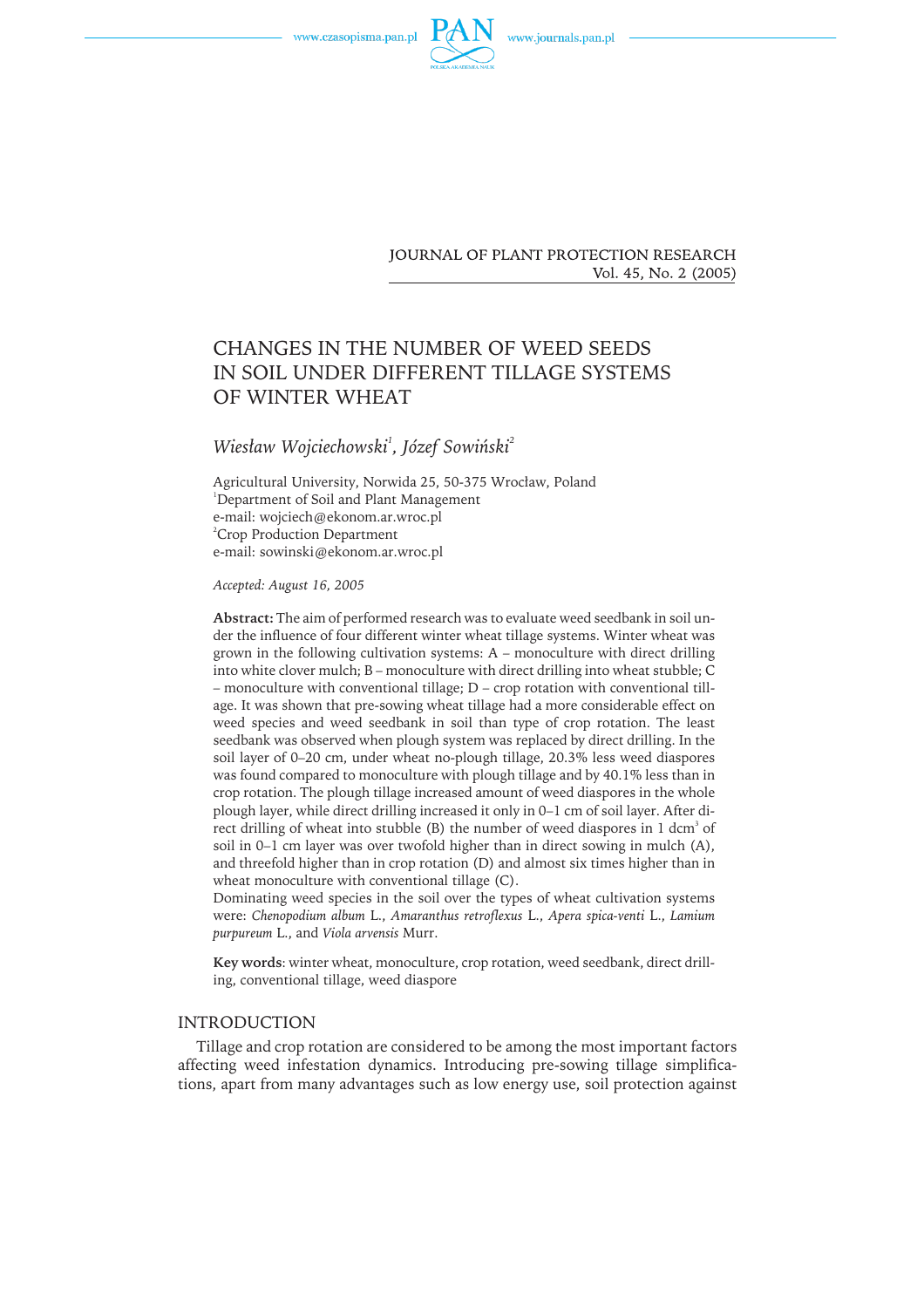

*84 Journal of Plant Protection Research 45 (2), 2005*

erosion or slowing down mineralization of organic components, may at the same time enhance some dangers including increased weed infestation (Bräutigam and Tebrügge 1997; Dzienia and Dojss 1999). Reducing crop diversity in rotation (monoculture included) also often increases weed infestation of canopy and soil (Zawiślak and Grejner 1984; Adamiak 1992; Liebman and Dyck 1993). There are, however, different opinions about the effect of tillage simplification on weed seedbank accumulation in soil, which depends on other conditions. Wilson et al. (1985) correlates a high diversity and number of weed seeds in soil with cultivation background on given field. Ball (1992) claims that number of weed diaspores, after introducing monoculture, will not necessarily increase, but it may even decrease, and depending on conditions, among others, crop rotation and tillage system are properly correlated. Benoit et al. (1992) and Barberi et al. (1998b) point out that the lack of homogenous results in that matter is connected with crop cultivation systems, but also with seedbank features, i.e. its viability. Thus it is necessary to investigate more thoroughly changes in weed diaspores accumulation in soil resulting from correlation between typical simplifications in crop tillage technologies. Thiswill allow to predict canopy weed infestation in the year of cultivation and this may become an important element of weed control strategy in the following years.

The aim of the present research was to evaluate weed seedbank in soil and its species diversity under different wheat tillage systems, both in the pre-sowing tillage and simplifications in the crop rotation.

#### MATERIAL AND METHODS

The experiment was carried out in 1998–2001 in Research Station Pawłowice of Agricultural University Wroclaw, Poland. The experiment was located on brown earth soil, lessive type, typical subtype, from light loam on medium loam, representing good wheat complex, of IIIb quality evaluation class. Winter wheat (*Triticum aestivum* L.) var. "Kobra" was cultivated in four systems:

- A Monoculture, direct drilling of wheat into white clover (*Trifolium repens* L.) mulch
- B Monoculture, direct drilling of wheat into wheat stubble
- C Monoculture, conventional tillage (plough tillage)
- D Winter wheat-winter rape (*Brasica napus* L.) rotation, conventional tillage

In conventional tillage (C and D) after preceding crop harvest, ploughing at 18–22 cm depth was done as well as pre-sowing tillage, and wheat was sown using a conventional sowing drill machine. No-plough system (B) consisted of direct drilling of a tested crop into stubble. Before sowing, glyphosate herbicide was used at the dose of 6 l per ha (2.16 l i.a./ha) for weed control. In no-plough tillage with wheat sown in living mulch (A), before setting the experiment in spring of 1998, white clover was sown in spring wheat. In autumn of 1998, about 4 weeks before wheat sowing, dikwat was sprayed at the dose of 3 l/ha (0.6 kg i.a./ha) in order to limit clover competitiveness, in 1999 and 2000 instead dikwat, glyphosate was applied at a lower dose of 2 l per ha(0.72 kg i.a./ha). In both direct drilling tillage systems a sowing machine Vredo was used.

In each year of the experiment and in all tillage systems, 550 winter wheat grains and 100 seeds of winter rape (only in rotation system-D) were sown per 1 m<sup>2</sup>.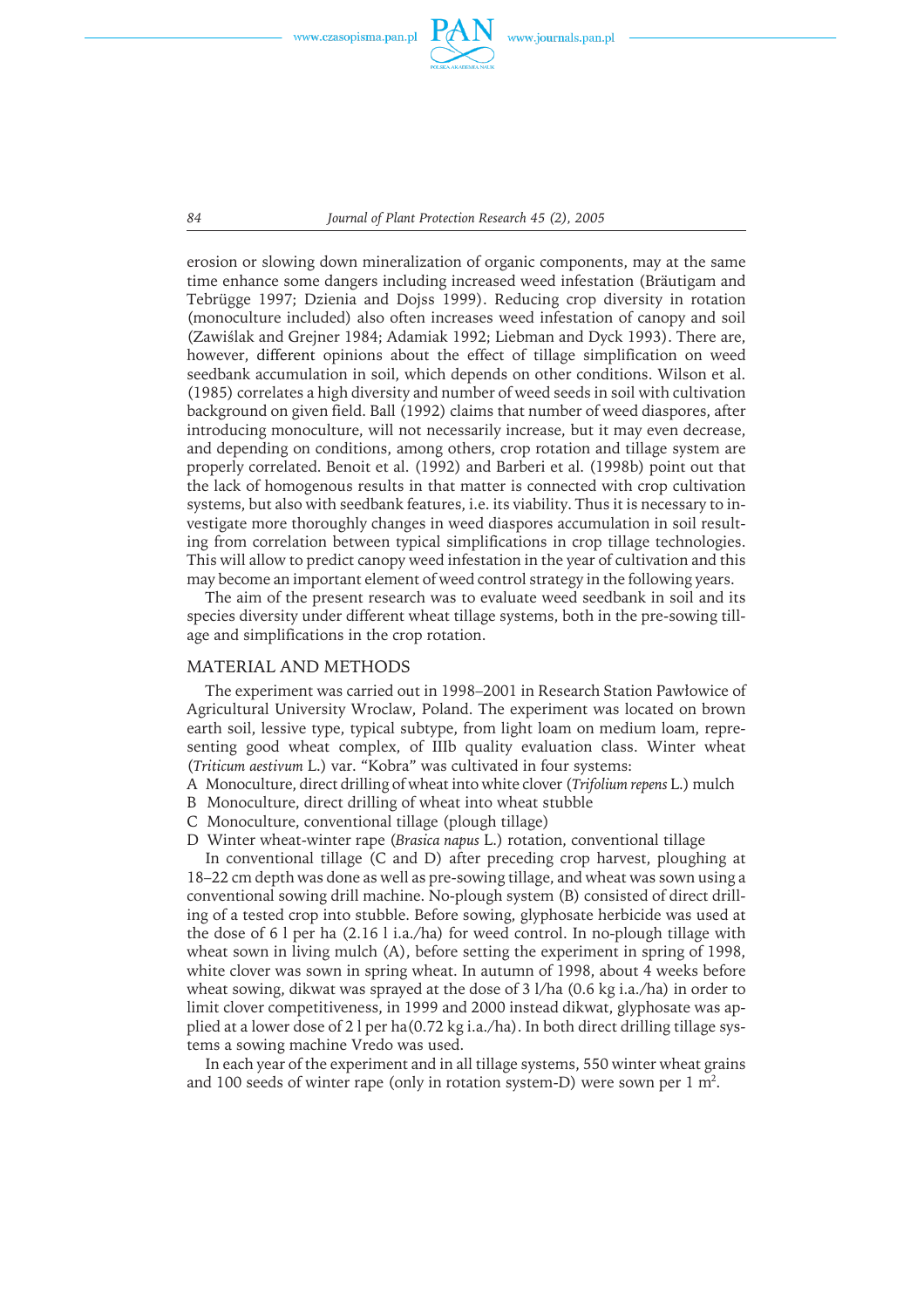

*Changes in the number of weed seeds in soil... 85*

The weed seeds content in soil was determined with a direct method. In the last experimental year, after harvest of winter wheat, for determining seedbank samples of soil were taken with a cylinder of 25 cm<sup>2</sup> cross section area. The evaluation was carried out in three soil layers: 0–1 cm; 1–10 cm and 10–20 cm. Soil samples were throughly washed with water on a 0.2 mm diameter sieve, and, the organic components of soil, including weed seeds, were removed with concentrated  $K_2CO_3$ . After drying the samples, whole seeds were picked up, counted and their seedbank was determined: number of weed species, amount of weed seedbank per ha, density of total weed seedbank and density of dominating weed seedbank. Density of seedbank was estimated in relation to the volume of soil samples taken with the cylinder, and expressed as number of seeds per 1 dcm<sup>3</sup>. Totally, analysis was performed using 48 soil samples.

To determinine weed seed species of our seed collection weed seed guide book by Kulpa (1988) was used.

Data on density of weed seeds per dcm<sup>3</sup>, number of weed species, seedbank size were subjected to analysis of variance and means were compared at the level of significance  $\alpha$ =0.05.

# RESULTS

The factor shaping weed seedbank diversity in soil was rather winter wheat tillage method than crop rotation (Fig. 1). A considerable diversity in the amount of weed species was mainly observed in the soil surface layer of 0–1 cm. In this layer after conventional pre-sowing tillage, number of weed species was 4–5, both in wheat monoculture and in conventional crop rotation. The number of weed species



Soil layer

Fig. 1. Effect of cultivation method on number of weed species

A – Monoculture, direct drilling of wheat into white clover mulch

B – Monoculture, wheat direct drilling into stubble

C – Monoculture, conventional tillage

D – Winter wheat-winter rape rotation, conventional tillage

n.s. – not significant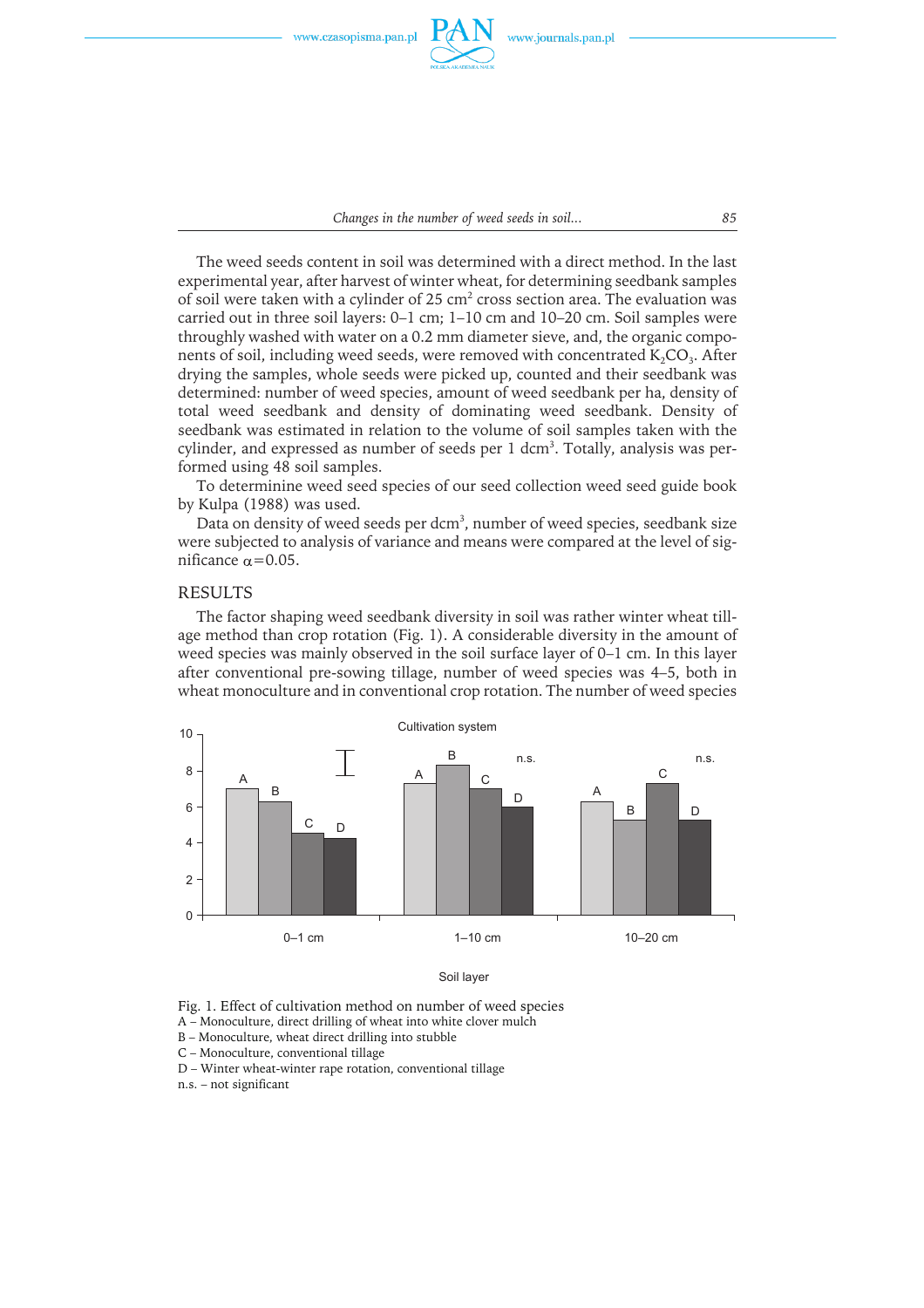

*86 Journal of Plant Protection Research 45 (2), 2005*

 $(6-7)$  was higher when pre-sowing plough was replaced with wheat direct drilling both in drilling into stubble and white clover mulch. In deeper soil layers the differences in seedbank in particular tillage patterns were not so significant. However, in the 1–10 cm layer even a greater number of weed seeds was detected in direct drilling than in plough tillage.

In all wheat tillage systems, the dominating species in soil were: *Ch. album*, *A. retroflexus*, *A. spica-venti*, *L. purpureum* and *V. arvensis* (Fig. 2). A high percentage of *Ch. album* and *A. retroflexus* diaspores, over 60% and almost 10%, respectively, was favoured mainly by particularly high level of fertility and their persistence in soil. It must be emphasized that those species dominated in crop rotation. Wheat monoculture lowered the occurrence of the above mentioned weeds which was visible after eliminating deep ploughing from pre-sowing tillage pattern. On the other hand, *A. spica-venti*, *L. purpureum* and *V. arvensis* were typical for direct drilling. After this pre-sowing tillage significantly increased percentage of the above weed diaspores was recorded in total weed infestation. Winter wheat in crop rotation was most infested and seedbank size was significantly highest (Fig. 3).



Fig. 2. Structure of dominating weed species diaspores in the soil (in %)

In winter wheat-winter rape rotation with conventional tillage, in the plough layer (0–20 cm), the number of weed diaspores was higher by 27.6% than in wheat monoculture with pre-sowing plough. However, pre-sowing tillage influenced more the number of weed diaspores than crop rotation did. The lowest seedbank was observed after eliminating plough before sowing and introducing direct drilling. In no-tillage, when wheat was sown into stubble or into mulch, the number of weed diaspores was lower in 0–20 cm soil layer, on average by 20.3% than in wheat monoculture with sowing after plough tillage and lower by 40.1% than in crop rotation. Similar correlations like in the whole plough layer, were recorded in 1-10 cm layer and 10–20 cm layer. The opposite results were obtained in 0–1 cm layer, where more weed diaspores were found after direct drilling than after pre-sowing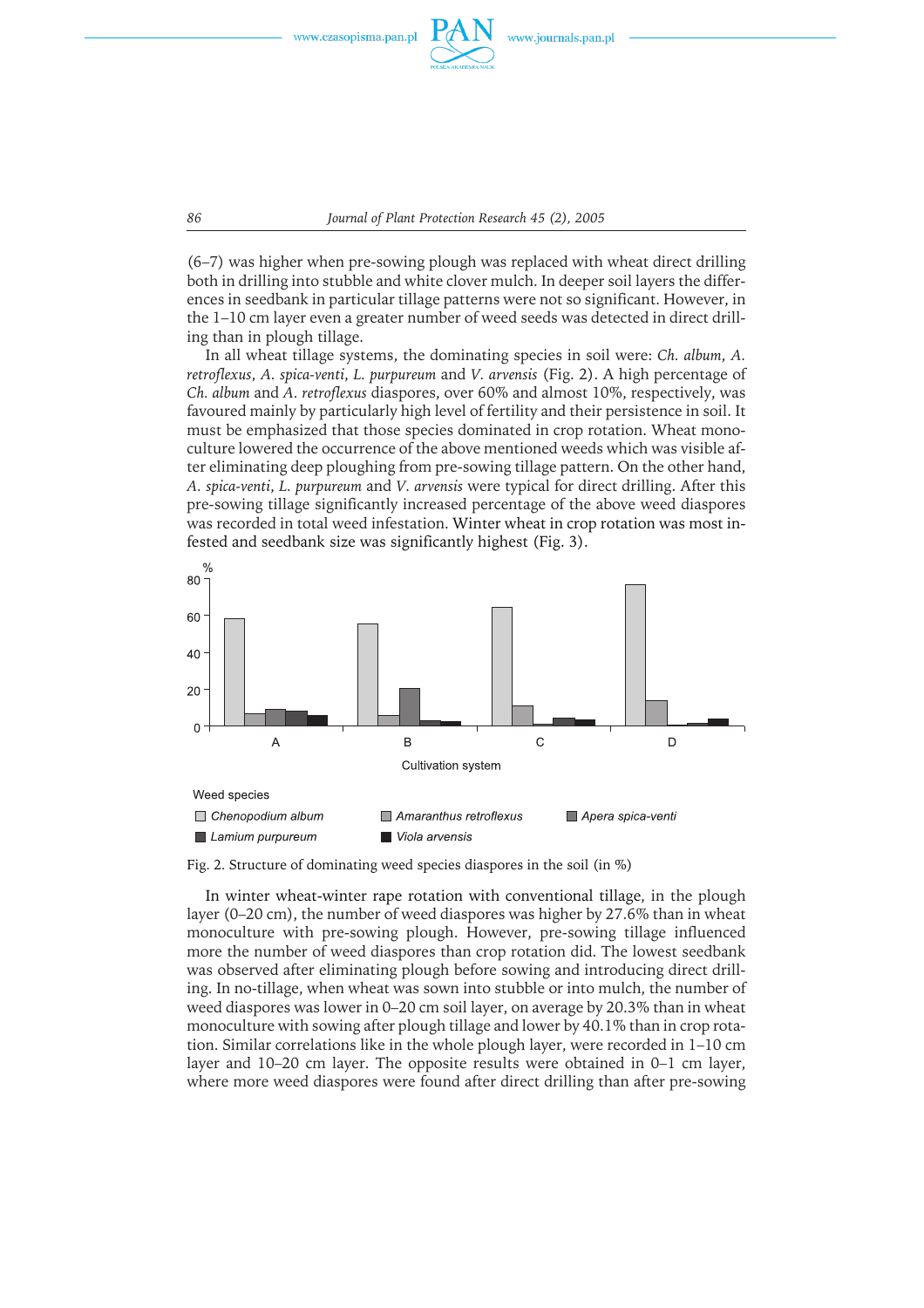



Fig. 3. Effect of cultivation system on seed bank size

A – Monoculture, direct drilling of wheat into white clover mulch

B – Monoculture, wheat direct drilling into stubble

C – Monoculture, conventional tillage D – Winter wheat-winter rape rotation, conventional tillage

n.s. – not significant

plough tillage. Direct drilling in stubble turned out to be the most infesting. In those conditions seedbank was almost twofold higher than with wheat sowing into white clover mulch, and threefold higher than under pre-sowing tillage, and over fivefold higher than in crop rotation.

The horizontal weed seed accumulation in soil was significantly affected by pre-sowing tillage method (Fig. 4). After conventional tillage, both in crop rotation and monoculture, seedbank in deeper soil layers was higher than after direct drilling.



Fig. 4. Density of weed diaspores (weed seeds per dcm<sup>3</sup>)

A – Monoculture, direct drilling of wheat into white clover mulch

B – Monoculture, wheat direct drilling into stubble

C – Monoculture, conventional tillage

D – Winter wheat-winter rape rotation, conventional tillage

LSD – Least Significant Difference

*Changes in the number of weed seeds in soil... 87*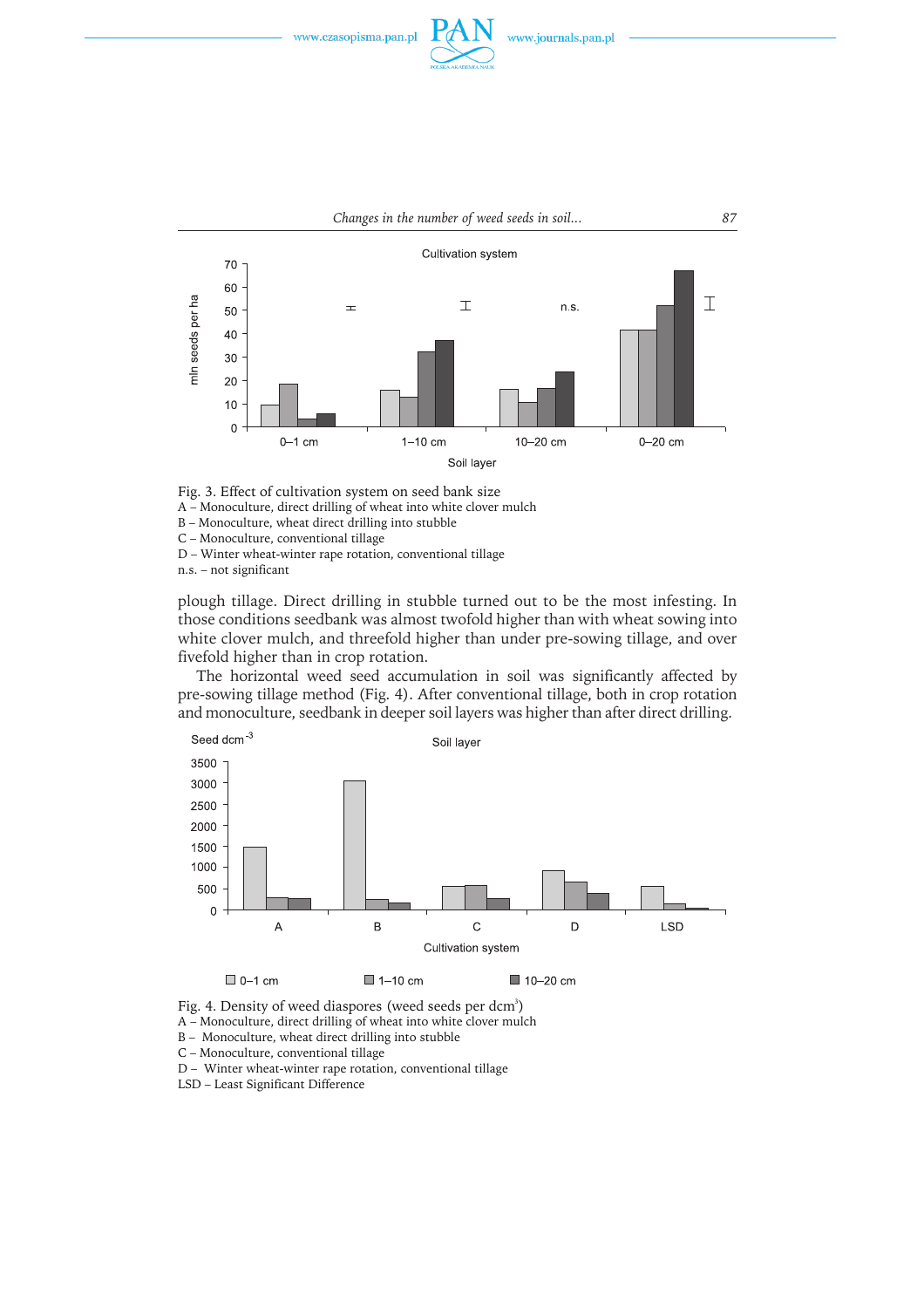

Table 1. Density of weed seeds per dcm $^3$  of soil in different soil layers

|                       | Cultivation system |                                  |                        |                 |                          |  |
|-----------------------|--------------------|----------------------------------|------------------------|-----------------|--------------------------|--|
| Soil layer            | А                  | B                                | C                      | D               | Mean                     |  |
|                       |                    |                                  | Chenopodium album      |                 |                          |  |
| $0-1$ cm              | 331b               | 1350a                            | 76с                    | 374b            | 533                      |  |
| LSD $\alpha$ =0.05    |                    | 214                              |                        |                 |                          |  |
| $1-10$ cm             | 191b               | 152b                             | 403a                   | 498a            | 311                      |  |
| LSD $\alpha$ =0.05    |                    |                                  | 99                     |                 | $\overline{\phantom{0}}$ |  |
| 10-20 cm              | 179b               | 117b                             | 148b                   | 300a            | 186                      |  |
| LSD $\alpha\!=\!0.05$ |                    |                                  | 113                    |                 | $\overline{\phantom{0}}$ |  |
|                       |                    |                                  | Amaranthus retroflexus |                 |                          |  |
| $0-1$ cm              | 38a                | 0 <sub>b</sub>                   | 102a                   | 77a             | 54                       |  |
| LSD $\alpha$ =0.05    |                    |                                  | 72                     |                 | $\qquad \qquad -$        |  |
| $1-10$ cm             | 23 <sub>b</sub>    | 4b                               | 78a                    | 96a             | 50                       |  |
| LSD $\alpha$ =0.05    |                    |                                  | 26                     |                 | $\overline{\phantom{0}}$ |  |
| 10-20 cm              | 20                 | 24                               | 19                     | 53              | 29                       |  |
| LSD $\alpha$ =0.05    |                    |                                  | n.s.                   |                 | $\overline{\phantom{0}}$ |  |
|                       |                    |                                  | Lamium purpureum       |                 |                          |  |
| $0-1$ cm              | 15                 | 25                               | 26                     | 26              | 92                       |  |
| LSD $\alpha$ =0.05    |                    |                                  | n.s.                   |                 | $\overline{\phantom{0}}$ |  |
| $1-10$ cm             | 27                 | 29                               | 3                      | 10              | 17                       |  |
| LSD $\alpha$ =0.05    |                    |                                  | n.s.                   |                 | $\qquad \qquad -$        |  |
| 10-20 cm              | 24                 | 8                                | 8                      | 8               | 12                       |  |
| LSD $\alpha$ =0.05    |                    |                                  | n.s.                   |                 | $\overline{\phantom{0}}$ |  |
|                       |                    |                                  | Apera spica-venti      |                 |                          |  |
| $0-1$ cm              | 536a               | 1274a                            | 77b                    | 26 <sub>b</sub> | 478                      |  |
| LSD $\alpha$ =0.05    |                    |                                  | 182                    |                 | <sup>-</sup>             |  |
| $1-10$ cm             | $\overline{2}$     | $\mathbf 0$                      | 16                     | 0               | 5                        |  |
| LSD $\alpha\!=\!0.05$ |                    |                                  | n.s.                   |                 | $\overline{\phantom{0}}$ |  |
| 10-20 cm              | 3                  | $\mathbf 0$                      | 8                      | 8               | 5                        |  |
| LSD $\alpha\!=\!0.05$ |                    |                                  | n.s.                   |                 | $\overline{\phantom{0}}$ |  |
|                       |                    |                                  | Viola arvensis         |                 |                          |  |
| $0-1$ cm              | 38                 | 13                               | 51                     | 51              | 153                      |  |
| LSD $\alpha$ =0.05    |                    |                                  | n.s.                   |                 | $\overline{\phantom{a}}$ |  |
| $1-10$ cm             | 11                 | 15                               | 5                      | 28              | 15                       |  |
| LSD $\alpha$ =0.05    |                    | n.s.                             |                        |                 |                          |  |
| 10-20 cm              | 18                 | $\mathbf 0$                      | 16                     | 10              | 11                       |  |
| LSD $\alpha$ =0.05    |                    | n.s.<br>$\overline{\phantom{0}}$ |                        |                 |                          |  |

A – Monoculture, direct drilling of wheat into white clover mulch

B – Monoculture, wheat direct drilling into stubble

C – Monoculture, conventional tillage

D – Winter wheat-winter rape rotation, conventional tillage

n.s. – not significant

a, b, c – statistical group

LSD – Least Significant Difference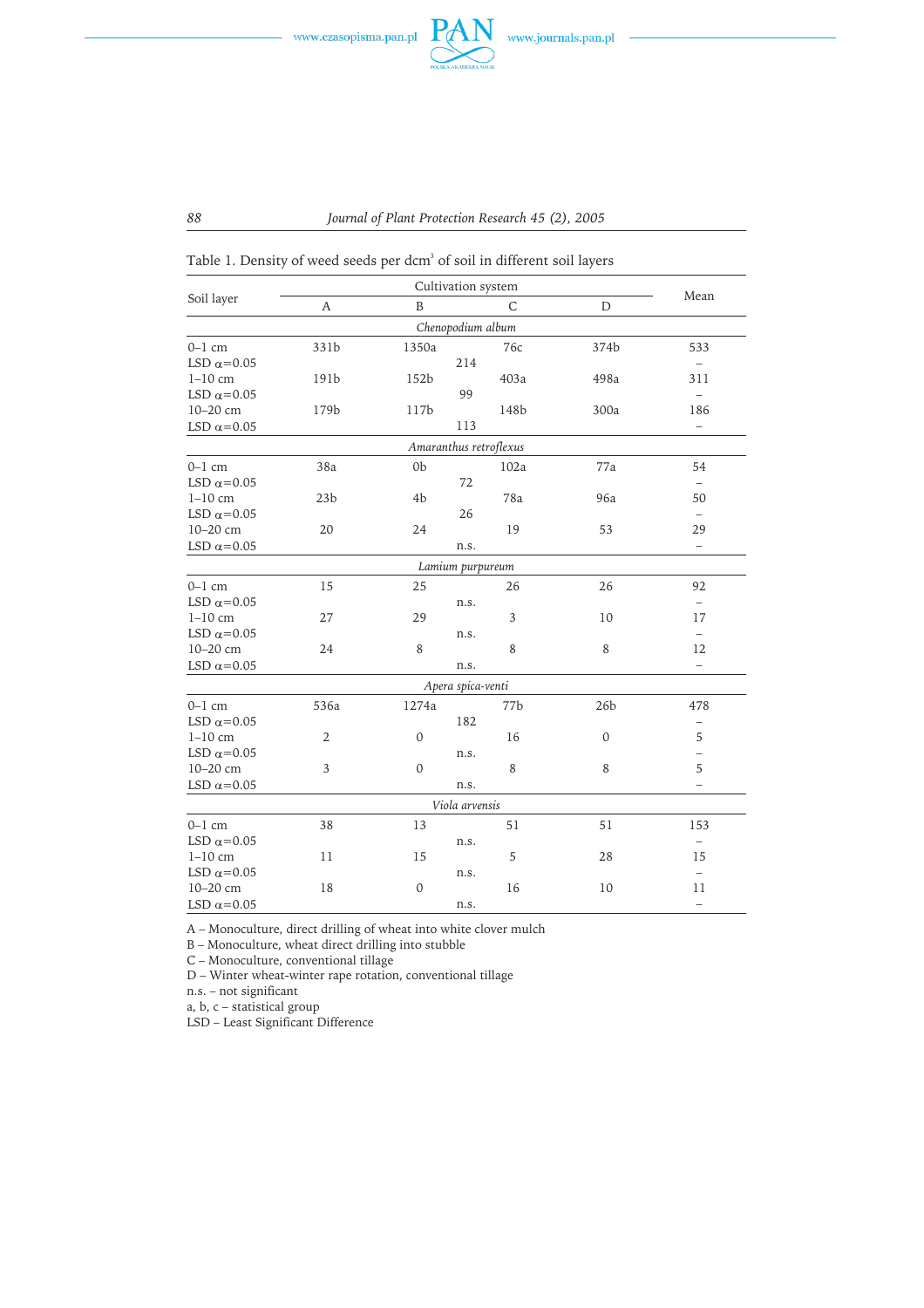

*Changes in the number of weed seeds in soil... 89*

In 1–10 cm layer, eliminating plough from wheat pre-sowing tillage decreased diaspore accumulation over twofold on average when compared with plough tillage. Similarly, in 10–20 cm layers the number of diaspores per 1 dcm<sup>3</sup> of soil was higher in plough tillage than in wheat direct drilling, although these differences were statistically not significant. The opposite situation was noted in the upper soil layers. In the 0–1 cm layer a higher accumulation of weed diaspores was observed when plough for wheat was omitted. In wheat direct drilling into stubble the number of weed diaspores per 1 dcm<sup>3</sup> of soil was as high as 3045 seeds. It was over twice higher than in wheat direct drilling in white clover mulch and over three times higher than in crop rotation, and almost six times higher than seedbank in wheat monoculture with plough.

A considerable diversity in accumulation of dominating weed diaspores was observed in soil layers. Although diaspores of *Ch. album* and *A. retroflexus* were mainly accumulated in upper soil layers, their frequent occurrence was also noted in the whole plough layer, including the deepest layer of 10–20 cm. The diaspores of *L. purpureum, A. spica-venti* and *V. arvensis* were mostly accumulated close to the soil surface and were not common in deeper soil layers. The concentration of dominating weed seeds in soil also depended on pre-sowing tillage of winter wheat. It was confirmed as before, that wheat plough tillage, regardless crop rotation, enhanced a significant concentration of *Ch. album* diaspores (mainly in 1–10 cm and 10–20 cm layer) and of *A. retroflexus* diaspores (in the whole plough layer). Diaspores of other weeds occurred most frequently in crop direct drilling and were accumulated mainly in the upper soil layer (0–1 cm).

#### DISCUSSION

Liebman and Dyck (1993) found out that monoculture results were characterized by a lower weed species differentiation as compared to crop rotation. Ball (1992) also noted correlation between the number and structure of weed species in seedbank and crop species and crop rotation. The results of our investigations showed a small differentiation in the number of weed species in soil between wheat monoculture and crop rotation. This was observed that pre-sowing tillage of winter wheat considerably increased the number of weed seed species in soil. It was mostly observed in upper soil layer. Eliminating plough and direct drilling increased the number of weed species (twice on average). Cardina et al. (1991), Feldman et al. (1997) and Dorado et al. (1999) recorded the highest number of weed species in soil in no-plough tillage systems compared to tilled soil. It is claimed that an increased seedbank in no-plough tillage compared to plough or mouldboard tillage results from accumulating a higher content of plant residues on soil surface in tillage system. While mulch prevents from weed seeds germinating, it decreases their dispersion in soil profile and hinders activating of dormant weed diaspores (Feldman et al. 1994).

*Ch. album, A. retroflexus, A. spica-venti, L. purpureum* and *V. arvensis* were the species whose diaspores occurred most frequently in soil. This corresponds to the results obtained by Wilson et al. (1988), Ball (1992), Forcella et al. (1992) or Blecharczyk et al. (1996). In all wheat cultivation technologies, *Ch. album* and *A. retroflexus* were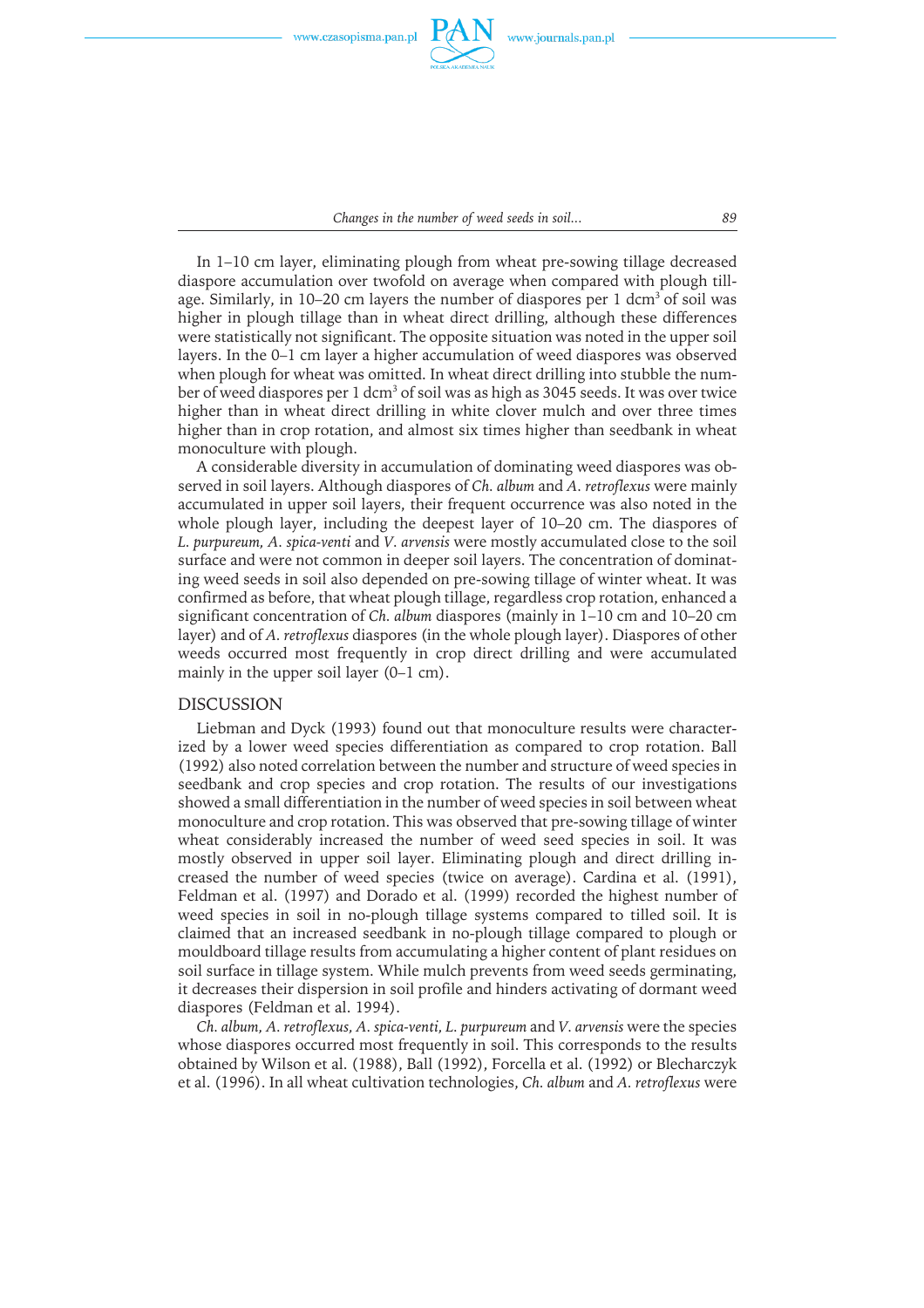

*90 Journal of Plant Protection Research 45 (2), 2005*

the most common weed diaspores in soil. The highest number of weed diaspores related to root crops was noted mainly in crop rotation. These results are confirmed by research of Zawieja et al. (2000) and Wojciechowski and Zawieja (2001), who recorded threefold higher number of *A. retroflexus* seeds and fourfold higher number of *Ch. album* in soil in crop rotation (25% of root crop) compared to the number of these diaspores in monoculture. Blecharczyk et al. (1996) also noted that in the rotation unit: root crops – spring cereals, dominating taxons in soil were species typical for root crops. Barberi and Lo Cascio (2001) claims that the dominating weedsare *Amaranthus* spp.*, Chenopodium* spp.*, Veronica* spp.*, A. retroflexus*, *Ch. album*, *Veronica., Lolium muiltiflorum* and *Polygonum aviculare* L. regardless of crop rotation and pre-sowing tillage. However they point out, , that *Chenopodium* occurred mainly in wheat and faba bean crop rotation and wasinsignificant in wheat monoculture. The authors also recorded good environmental conditions for emerging of some weed species i.e. *Portulaca oleracea* L. after crop harvest. In monoculture with direct sowing of winter wheat, after harvest, *Ch. album* found ecological niches, emerged and grew very fast until seed ripening before herbicide Roundap treatment.

No significant effect of crop rotation on weed seedbank in soil was recorded, but, it was observed that the number of weed seeds in the whole plough layer was increased by over 25% in soil from crop rotation compared to the monoculture. Barberi and Lo Cascio (2001) did not prove any important effect of crop rotation on weed seed accumulation in soil, either.

Barberi et al. (1998a) claim that small differences in weed diaspores number in soil under crop rotation may result from so called seed buffering which results from long-lasting persistence of some weed seeds in soil. In this way a typical seed bank for a given area is formed regardless the applied measures i.e. tillage, crop rotations and weed control (Barberi et al. 1998b), but Blecharczyk et al. (1996) are of a different opinion. They recorded a considerably higher number of weed seeds in soil in monoculture than in crop rotation. They also showed that after 15 years of crop rotation special experiments, the number of weeds in crop rotation tended to decrease more than in monoculture.

However, a more significant effect on the number of weeds and their accumulation in soil was observed with the pre-sowing tillage than in crop rotation. In wheat no-plouhg tillage system, in 0–20 cm layer, the number of weed diaspores was on average lower by 30.2% than in monoculture system with conventional tillage, and by 40.1% lower than in crop rotation. Similar correlations were observed in  $1-10$ cm and 10–20 cm layers. However, opposite results were obtained in 0–1 cm layer. In this layer, it was direct drilling that increased weed bank, and not drilling in plough tillage. Feldman et al. (1997) and Barberi and Lo Cascio (2001) found out that the deeper is the sampled soil level, the lower is the number of weed species and their seeds, which is especially visible in reduced tillage.

#### **CONCLUSIONS**

Pre-sowing tillage of winter wheat influenced more seedbank diversity than crop rotation type did. Replacing plough by direct drilling of tested crop increased both number of weed species and weed diaspores in soil. The most common species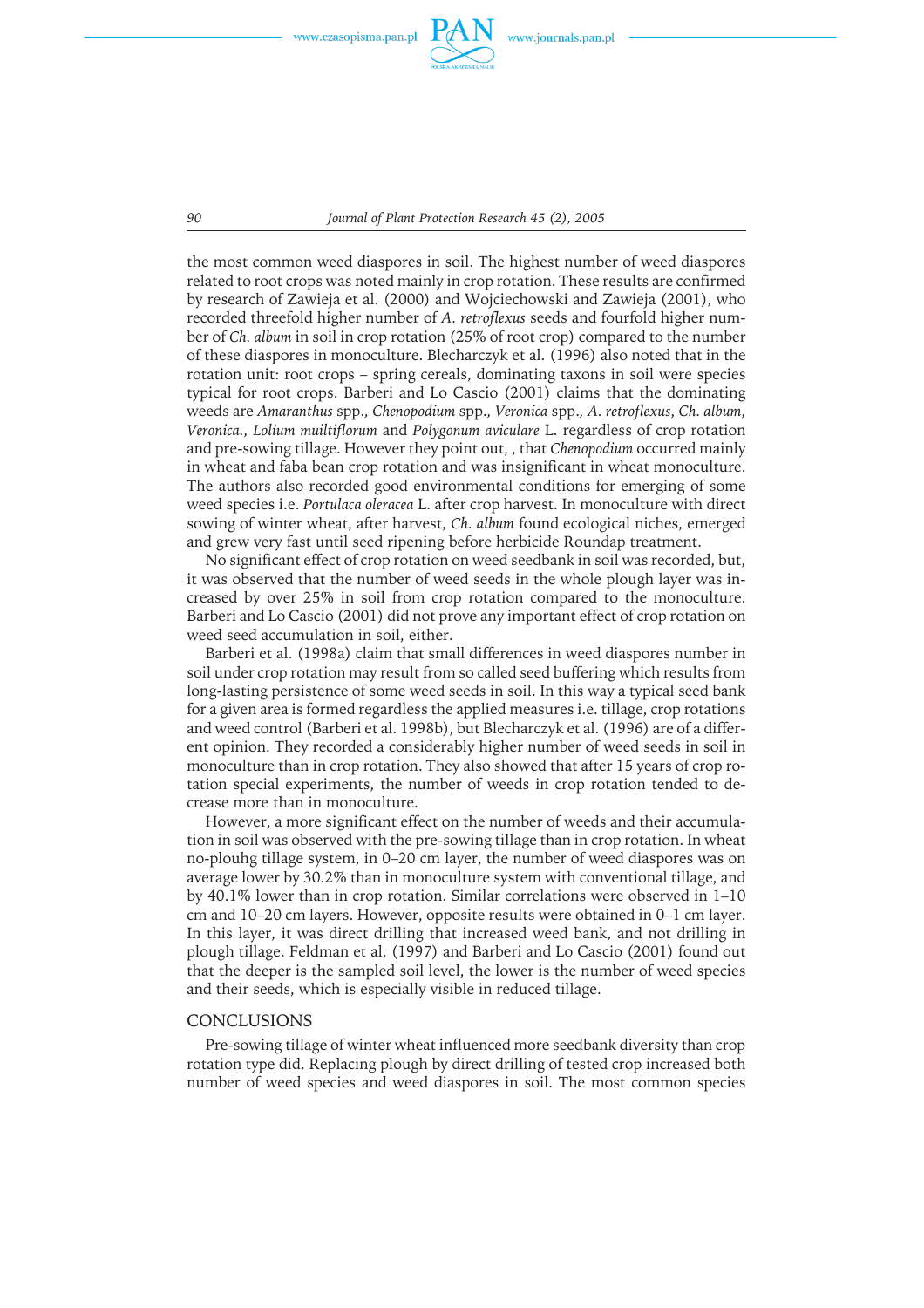

*Changes in the number of weed seeds in soil... 91*

were: *Ch. album*, *A. retroflexus*, *A. spica-venti*, *L. purpureum* and *V. arvensis*. Weedsthat dominated the experimental fields are also the most common in many crops. Diaspores of *Ch. album* and *A. retroflexus* occurred most frequently in the whole plough layer, and a high concentration of these species was caused by winter wheat plough tillage. Diaspores of other weeds were most common in crop direct drilling system and were mostly accumulated in the upper soil layer (0–1cm).

# REFERENCES

- Adamiak E. 1992. Weed infestation of cereals grown in specialized cereal rotations and monocultures. Acta Acad. Agricult. Tech. Olst. Agricultura 55: 115–128.
- Ball D.A. 1992. Weed seedbank response to tillage, herbicide, and crop rotation sequence. Weed Sci., 40: 654–669.
- Barberi P., Lo Cascio B. 2001. Long-term tillage and crop rotation effects on weed seedbank size and composition. Weed Res., 41: 325–340.
- Barberi P., Cozzani A., Macchia M., Bonari E. 1998a. Size and composition of the weed seedbank under different management systems for continuous maize cropping. Weed Res., 38: 319–334.
- Barberi P., Macchia M., Cozzani A., Bonari E. 1998b. Structure of weed seedbank communities under different management systems for continuous maize crop. Aspects of Applied Biology 51: 289–296.
- Benoit D.L., Derkens D.A., Panneton B. 1992. Innovative approaches to seedbank studies. Weed Sci., 40: 660–669.
- Blecharczyk A., Skrzypczak G., Pudełko J. 1996. Weed seedbank response to continuous cropping and fertilization. Second International Weed Control Congres, Copenhagen: 247–252.
- Bräutigam V., Tebrügge F. 1997. Influence of long-termed no-tillage on soilborne plant pathogensand on weeds. Experience with the applicability of no-tillage crop production in the West-European countries. Proc. the EC-Workshop-III: 17–29.
- Cardina J., Regnier E., Harrison K. 1991. Long-term tillage effects on seedbanks in three Ohio soils. Weed Sci., 39:186–194.
- Dorado J., Del Monte J.P., Lopez-Fando C. 1999. Weed seedbank response to crop rotation and tillage in semiarid agroecosystems. Weed Sci., 47: 67–73.
- Dzienia S., Dojss D. 1999. Wpływ sposobów uprawy roli na zachwaszczenie i plonowanie pszenicy ozimej. Fol. Univ. Agric. Stetin. 195, Agricult., 74: 185–190.
- Feldman S.R., Alzugaray C., Torres P.S., Lewis J.P. 1997. The effect of different tillage systems on the composition of the seedbank. Weed Res., 37: 71–76.
- Feldman S.R., Vesprini J., Lewis P. 1994. Survival and establishment of *Corduus acabthoides* L. Weed Res., 34: 265–273.
- Forcella F., Wilson R.G., Renner K.A., Dekker J., Harvey R.G., Alm D.A., Buhler D.D., Cardina J. 1992. Weed seedbank of the U.S. Corn belt: magnitude, variation, emergence, and application. Weed Sci., 40: 636–644.

Kulpa W. 1988. Nasionoznawstwo chwastów. PWRiL, Warszawa, 413 pp.

- Liebman M., Dyck E. 1993. Crop rotation and intercropping strategies for weed management. Ecol. Appl., 3: 92–122.
- Wilson R.G., Kerr E.D., Nelson L.A. 1985. Potential for using weed seed content in the soil to predict future weed problems. Weed Sci., 33: 171–175.